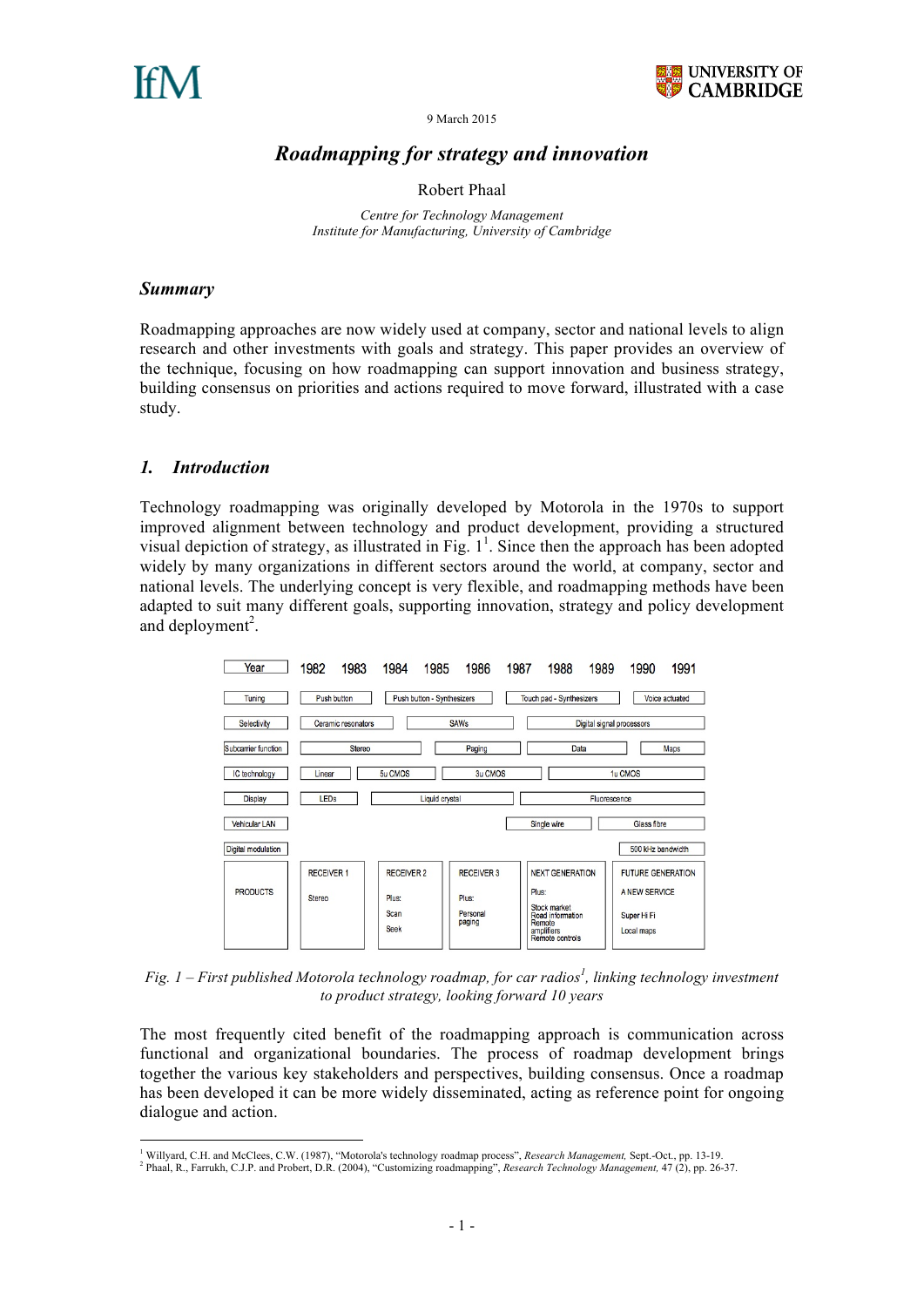Bob Galvin, who was CEO of Motorola during the period when roadmapping was established, provides the following definition<sup>3</sup>: "A 'roadmap' is an extended look at the future of a chosen field of inquiry composed from the collective knowledge and imagination of the brightest drivers of change in that field". This definition emphasizes the importance that knowledge and expertise plays in the process, the forward-looking nature of the approach, and its flexibility.

Many different approaches to roadmapping have been developed, and roadmaps can take many forms, although generally the focus is a graphical representation that provides a highstrategic view of the topic of interest. The most flexible and powerful framework for the creation of roadmaps is illustrated schematically in Fig. 2, comprising a multilayered timebased chart, bringing together various perspectives into a single visual diagram. This type of roadmap enables both 'demand' and 'supply' side views to be represented, balancing 'market pull' and 'technology push'.



*Fig. 2 – Schematic multi-layered roadmap, aligning multiple perspectives, highlighting fundamental generic strategic questions in red*

This holistic roadmap framework shown in Fig. 2 links directly to fundamental questions that apply in any strategic context:

- 1. Where do we want to go? Where are we now? How can we get there?
- 2. Why do we need to act? What should we do? How should we do it? By when?

The generic form of roadmap illustrated above highlights the flexibility of the approach, which can be readily adapted to suit a wide range of goals and contexts. In essence, roadmaps are simple, adaptable 'strategic lenses' through which the evolution of complex systems can be viewed, supporting dialogue, alignment and consensus. The systematic multilayered format is helpful for developing strategy, but may not always be the best way to communicate strategy, depending on context, purpose and audience. Alternative formats may be helpful for communicating key strategic messages to particular stakeholder groups – for example senior management or investors. An example is shown in Fig. 3, where a bespoke communication roadmap was developed for a large European collaborative research program on the development and application of graphene.

 <sup>3</sup> Galvin, R. (1998), 'Science roadmaps', *Science,* 280 (5365), pp. 803.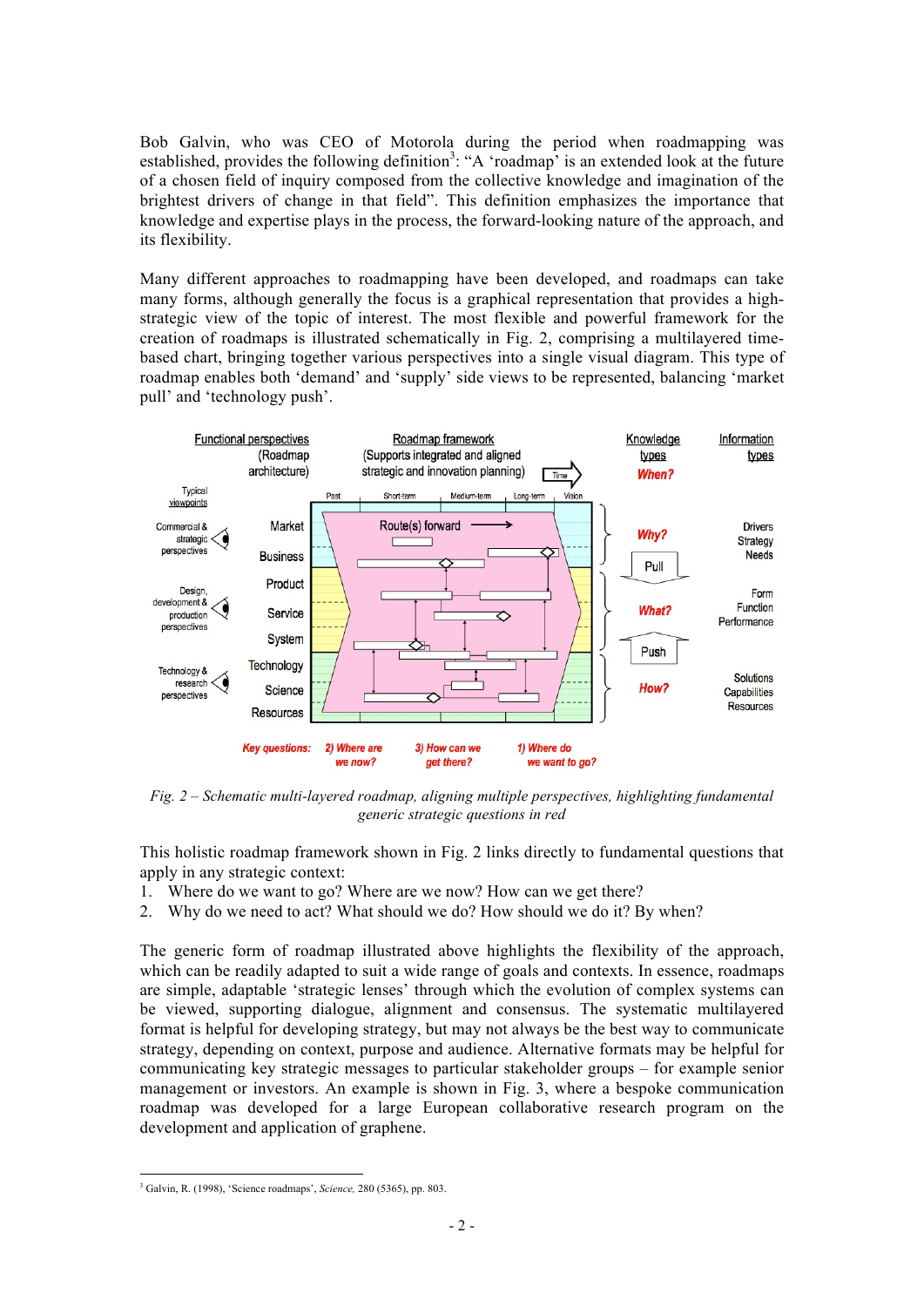

*Fig. 3 – Developing a communication roadmap for EU Graphene Flagship (courtesy of Kerr & Bonaccorso, 2012)*

From its origins in the consumer electronics sector in the 1970s, roadmapping techniques spread initially to organizations in other technology-intensive sectors – aerospace and defense in particular. A key milestone in the evolution of the method was its adoption by the semiconductor industry, where in 1992 the first sector-level roadmap was published. This has been very influential, defining the collective vision of the industry and establishing a benchmark for technology development, accelerating innovation in the semiconductor sector<sup>4</sup>. Unlike company roadmaps, which are usually confidential, the International Technology Roadmap for Semiconductors is in the public domain<sup>5</sup>, leading to a much wider awareness of the approach.

The application of roadmapping at the sector level was further promoted by the US Department of Energy, which funded a series of roadmaps in different industries<sup>6</sup>. The concept and term 'roadmap' was further popularized by the publication and promotion of the 'Roadmap for peace in the Middle East'<sup>7</sup>, although this has led to a proliferation of so-called 'roadmaps' that do not build on the intellectual origins of the approach. A survey<sup>8</sup> of publicdomain roadmaps has identified more than 2,000 examples from a wide range of sectors, including energy, transport, materials, aerospace, electronics, ICT, manufacturing, construction, healthcare, defense, and pure science. Companies participate in such programs to ensure their priorities are considered, and published roadmaps provide a useful source of information for firm level strategy.

#### *2. Roadmapping in practice*

It is often claimed that the process of developing roadmaps is more important than the roadmaps themselves, due to the associated communication and consensus-building benefits (although a healthy strategy process should also challenge this consensus, as Motorola did with a requirement to include a 'minority report' with their consensus-based roadmap<sup>1</sup>). The process needs to be customized to suit the context, along with the structure and format of the roadmap. Consideration should be given to how the first roadmap is developed and then also to how the roadmap can be maintained, and how to deploy the approach more widely in the organisation.

 <sup>4</sup> Schaller, R.R. (2004), *Technological innovation in the semiconductor industry: a case study of the International Technology Roadmap for Semiconductors (ITRS),* PhD thesis, George Mason University. 5

www.itrs.net 6 www.eere.energy.gov

United Nations (2001), A performance-based roadmap to a permanent two-State solution to the Israeli-Palestinian conflict.

<sup>&</sup>lt;sup>8</sup> www.ifm.eng.cam.ac.uk/uploads/Research/CTM/Roadmapping/public\_domain\_roadmaps.pdf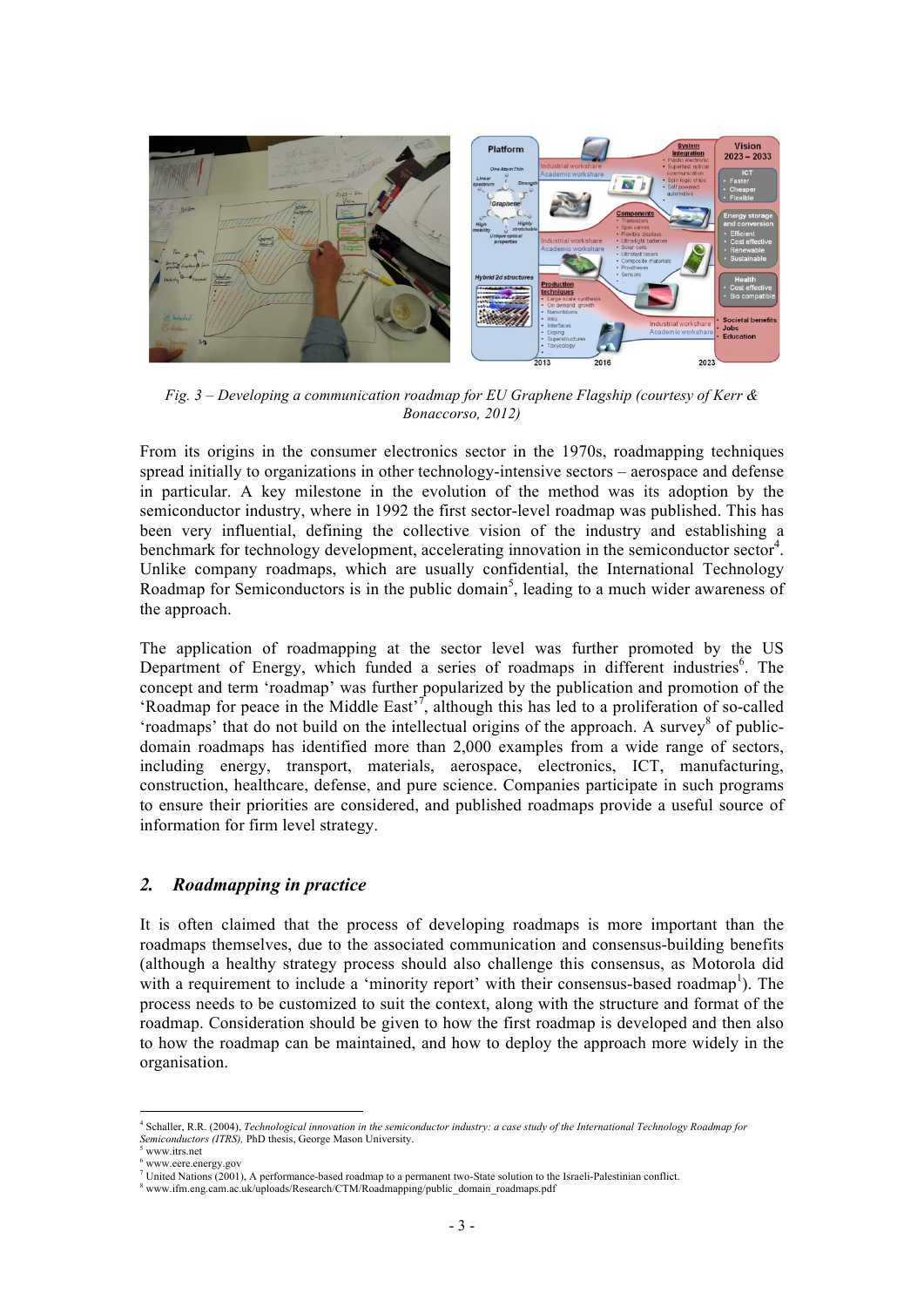While particular roadmapping approaches can vary considerably, the use of workshops as a key ingredient is a common feature, owing to the associated communication and social benefits, building consensus about what the key issues of interest and concern are, and the actions that are needed to move forward. Figure 4 shows how the roadmap framework is deployed in a workshop, using the 'S-Plan' approach<sup>9</sup>, providing a coherent structure and common language to guide discussion and capture views, in an active, creative hands-on process. Two activities are illustrated:

- 1. A large roadmap wall chart (main photograph in Fig. 4) is used to share perspectives across the full scope of the topic of interest, to create a 'strategic landscape', providing context within which specific opportunities or issues of concern can be identified ('landmarks' in the landscape).
- 2. Small groups then explore the specific topics in more detail, using a common template, to develop roadmaps for review and discussion, to agree priorities, the way forward and actions (inset photograph in Fig. 4).



*Fig. 4 – Typical 'S-Plan' roadmapping workshop (corporate innovation strategy here), showing how the roadmap template provides a structured framework for guiding discussion and capturing views*

Further work is typically required before, between and after workshops to collect data, analyze results, develop roadmap representations and associated reports.

Roadmapping can be applied throughout the innovation and new product development process, aligned to key milestones and review points. At the early stages (the front end of innovation), exploratory approaches are appropriate. As innovations progress and mature, the roadmap needs to be developed further – for example the Motorola roadmap shown in Fig. 1. Multifunctional workshop approaches are helpful here too – for example the 'T-Plan' method<sup>10</sup>, which incorporates additional structure and analytical tools within the process, as illustrated in Fig. 5.

<sup>-&</sup>lt;br>9 <sup>9</sup> Phaal, R., Farrukh, C.J.P. and Probert, D.R. (2007), 'Strategic roadmapping: a workshop-based approach for identifying and exploring innovation<br>issues and opportunities', *Engineering Management Journal*, 19 (1), pp. 1

<sup>10</sup> Phaal, R., Farrukh, C.J.P. and Probert, D.R. (2001), *T-Plan: the fast-start to technology roadmapping - planning your route to success*, ISBN 978-1-902546-09-4, Institute for Manufacturing, University of Cambridge.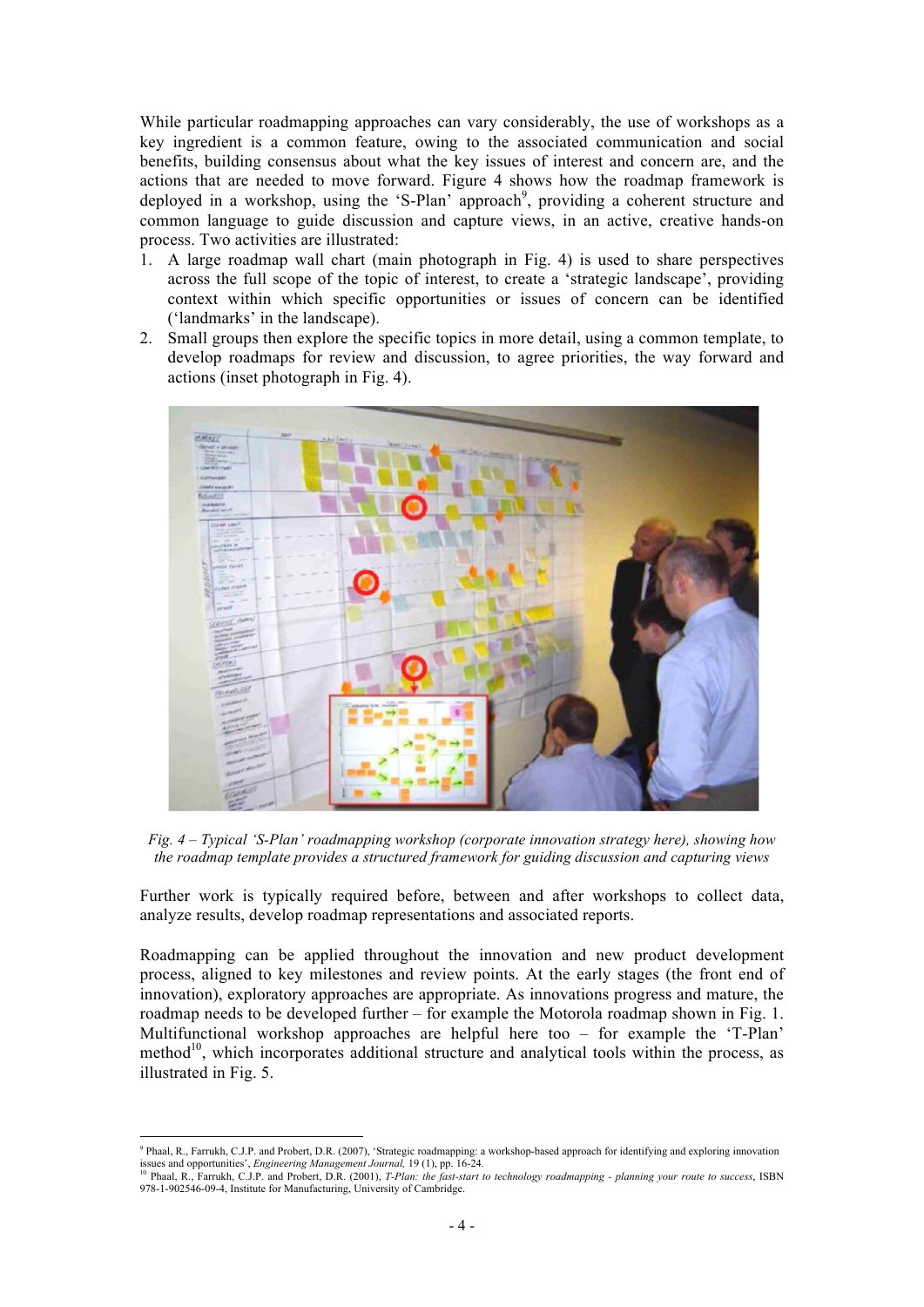

*Fig. 5 – 'T-Plan' workshop approach for product-technology roadmapping, showing how 'linkage grids' are use to link and prioritize product and technology areas in terms of their impact on customer needs (left), supporting product vision and roadmap development (right)*

### *3. Implementation success factors*

In 2003 the Dutch Ministry of Economic Affairs sponsored a study of the effectiveness of 'supra-company' (sector level) roadmapping initiatives around the world<sup>11</sup>, with the aim of assessing how roadmapping can support national innovation policy and systems. The study reviewed a total of 78 roadmapping initiatives, mainly in Europe, USA, Canada and Japan, from which the following 'good practices and lessons' were identified, most of which also apply to firm level roadmapping:

*Planning:*

- The roadmapping initiative should be clearly linked to broader strategy initiatives (for example, national innovation priorities).
- It is much easier to launch a roadmapping activity within an existing 'social infrastructure' (for example, a industry association).
- In order to mobilize participants there must be a sense of 'urgency'.
- Creating high-level commitment from the start is critical, involving decision makers within companies (and government) throughout the process.
- Visioning and goal setting is important, as a focus for developing consensus within the community.
- Industry oriented roadmapping activities should be owned by industry from the outset to encourage take-up.
- A clear link to decision-makers is important if roadmapping is to have impact.

#### *Implementation:*

- No single format is suitable for all situations  $-$  the approach generally has to be customised.
- It is important that momentum is sustained, to keep participants interested and involved.

<sup>&</sup>lt;sup>11</sup> De Laat, B. and McKibbin, S. (2003), *The effectiveness of technology road mapping – building a strategic vision*, Dutch Ministry of Economic Affairs. [www.ez.nl]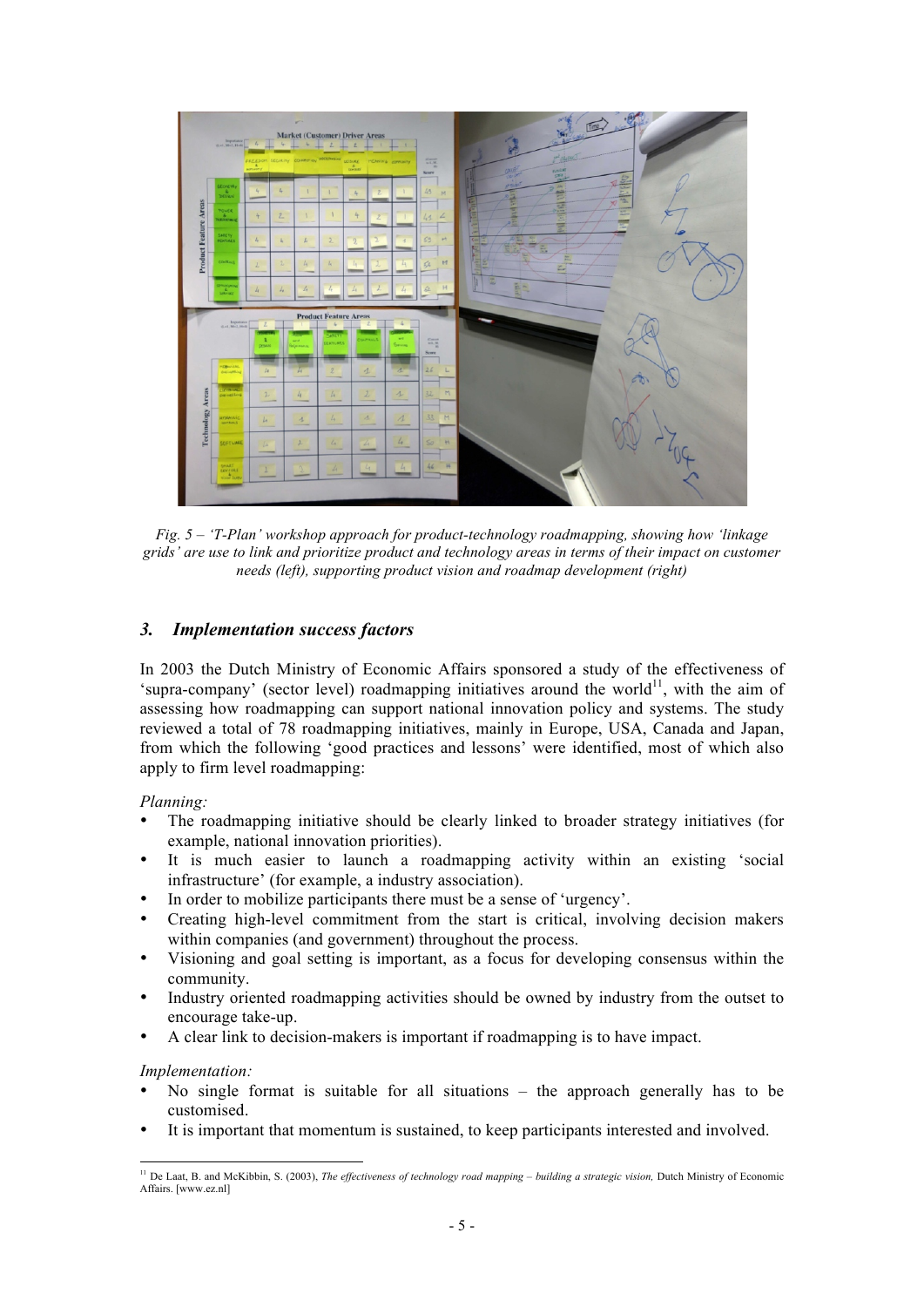- Roadmapping is inherently exploratory in nature, and so the plan should be flexible to accommodate learning as the process advances.
- A spirit of openness is important, to encourage new participants and thinking throughout the process.
- The financial aspects need to be clear generally the costs of such initiatives are shared between the administrating and participating organizations.

*Follow-up:*

- Roadmapping is typically an iterative process, benefiting from review after the first roadmap is produced.
- Outcomes should be monitored, including uptake and impact.

## *4. Case study – Corporate research strategy*

The case study below demonstrates how roadmapping can support alignment of technology strategy across a large global organization. Similar approaches have been applied to sector, regional and national level strategy and foresight<sup>12</sup>.

This case focuses on a global packaging company, with a central European corporate R&D facility and business units distributed around the world, organized in terms of geography and product lines. The company had grown through a series of acquisitions, with the corporate R&D Centre a legacy from one of the original companies. The central research laboratory provided troubleshooting and development support, funded directly by business units on a project basis. In addition, a 'tax' was levied on the business units to fund longer-term research, focusing on new materials, products and processes.

A key challenge for the company was a lack of alignment between business unit goals, which tend to focus on the short- and medium-term, with investment in longer term R&D in the research laboratory. There was a history of interesting technology developments that were not deployed in the business units, leading to a concern that corporate research budgets would be cut substantially, and the central research laboratory potentially closed.

The S-Plan process was used in a series of workshops, each focusing on particular business units, bringing together staff from both organizations, with the commercial perspective provide by the business unit and the technological perspective by the corporate R&D centre (see Fig. 6). The process was piloted first in one business unit, and then applied across other key business areas.

In each case, three key people worked together to plan and run the workshop, and ensure that the outputs were taken forward, both within the business unit and the research laboratory:

- 1. Senior manager within the central research laboratory, responsible for the interface with the business unit. This person tended to instigate the process, liaised with the business unit to ensure their commitment, made sure that appropriate technical experts participated in the workshop, and ensured that the outputs were implemented within the laboratory
- 2. General Manager of the business unit, who ultimately 'owned' the resulting roadmaps that were generated in each workshop, which focused on innovation opportunities and strategic options for the business unit. This person ensured that the business objectives were clearly understood, made sure that appropriate commercial, development and managerial staff participated in the workshop, and ensured that the outputs were implemented within the business.

 <sup>12</sup> www.ifm.eng.cam.ac.uk/roadmapping/case-studies